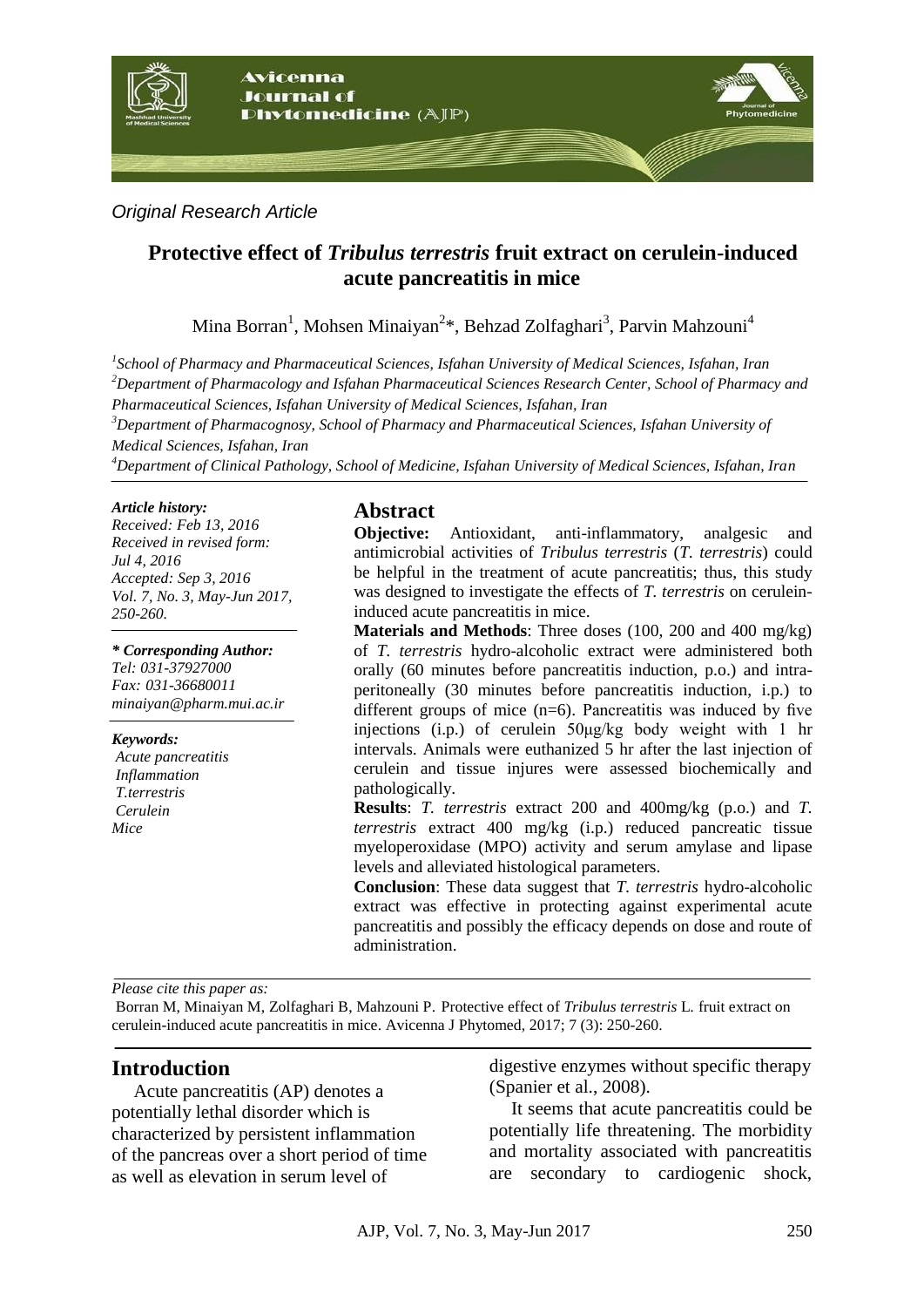cardiac, renal and respiratory insufficiency and hepatic dysfunction. Also, it can lead to progression of failure in distant organs which denotes multiple organ failure (Lankisch and Banks, 2013).

Drinking alcohol beverages, gallstones, hypertriglyceridemia, abdominal trauma, hypercalcemia, hyperparathyroidism, narrowing of pancreas duct and systemic infections are among well-established causes of acute pancreatitis (Sakorafas and Tsiotou, 2000; Wang et al., 2009).

Some drugs like ACE-inhibitors, statins, estrogens, diuretics, highly active antiretroviral treatment (HAART), and valproic acid have been also implicated in drug-induced acute pancreatitis with limited understanding of their mechanisms (Badalov et al., 2007; Kaurich, 2008).

The early pathophysiology of the acute pancreatitis has not been well understood, but some clinical studies have shown that after an initial acinar cell injury, proinflammatory cytokines such as interleukin (IL) 1, IL-6, IL-8 and tumor necrosis factor alpha (TNF- $\alpha$ ) are increased in the serum of patients with acute pancreatitis (Pooran et al., 2003) while the degree of cytokine elevation correlates with disease severity (Raraty et al., 2004).

Current treatment of pancreatitis is largely supportive and consists of different combination therapy including: antibiotics, fluid resuscitation, nutritional support and pain control. Since there is no single drug or therapy known to treat this disease effectively, a great need exists to find new therapies for acute pancreatitis (Kambhampati et al., 2014).

It seems that medicinal herbs are suitable alternatives for treatment of acute pancreatitis as they have various components that can cover different aspect of pancreatitis pathophysiology as it has been shown in various studies (Abed et al., 2012; Genovese et al., 2006; Minaiyan et al., 2012; Minaiyan et al., 2014b; Qiong et al., 2005).

*Tribulus terrestris* (Caltorps) is belonging to Zygophillaceae family which

consists of 20 species around the world. Caltorps is an annual plant adapted to grow in dry climate locations through India, China, parts of Europe and Iran (Kianbakht and Jahaniani, 2003).

*T. terrestris* extract is well patronized in Iranian and Indian traditional medicine texts like Ayurvadic text for different medicinal uses like anti-inflammatory, nutritive, diuretic, anti-dysuria, hepatoprotective and pain alleviating purposes. The extracts of the fruits and leaves also have cardiac stimulant and fertility potentiating activity and may improve sexual activity (Chhatre et al., 2014; Neychev and Mitev, 2005). Furthermore, antioxidant, analgesic, antiinflammatory and antibacterial properties of *T. terrestris* fractions have been demonstrated in several experimental investigations (Baburao et al., 2009; Heidari et al., 2007a; Mitra et al., 2012; Zheleva-Dimitrova et al., 2012).

*T. terrestris* exhibits a promising safety profile as the maximum tolerated dose of 50% ethanol extract of fruits in mice was 100 g/kg (Shaheen et al., 2012). Its safety in humans has also been shown; so, the *T. terrestris* extract as a drug supplement is found in market (Rogerson et al., 2007).

These data suggest that *T. terrestris* might possess protective effects against pancreatitis; so, the present study was performed to evaluate the protective effects of *T. terrestris* against cerulein induced acute pancreatitis in mice to have a better insight into the mechanism (s) of actions of *T. terrestris* on pancreatitis.

## **Materials and Methods Plant material and extraction**

*T. terrestris* fruits were collected from the local areas of Fereydan, Isfahan province, Iran. The plant identity was confirmed by Pharmacognosy Department of School of Pharmacy, Isfahan University of Medical Sciences, Isfahan, Iran. The fruits were cleaned, dried and grinded and the dried powder was extracted with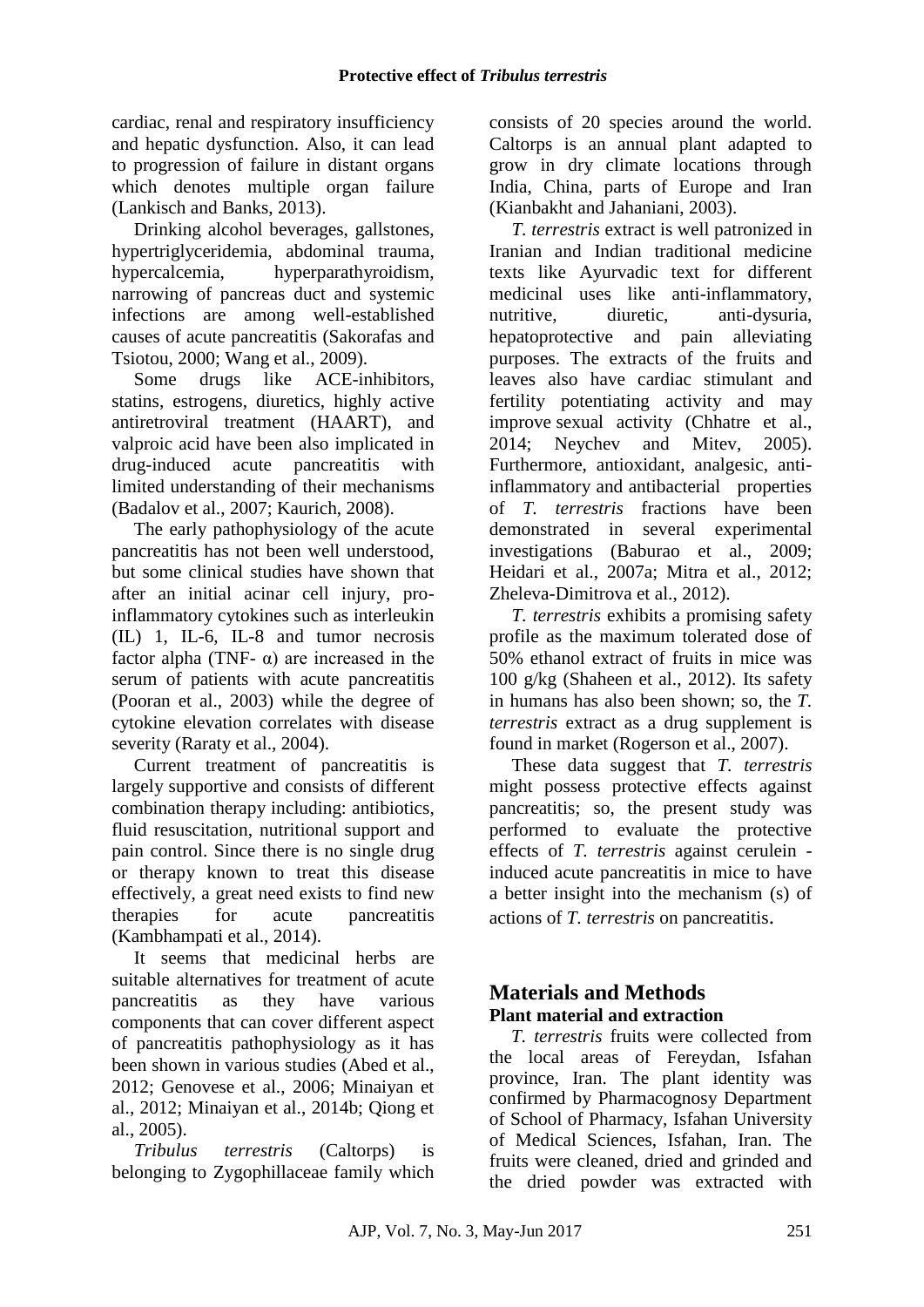ethanol: water (70:30) using maceration method. The soaked powder was kept at room temperature for 24 hr with shaking, then, it was filtered. This process was repeated three times. Subsequently, all the filtrate was pooled, evaporated to dryness in a rotary evaporator to yield a semi-solid extract. Then, this extract was freeze-dried under reduced pressure and stored in the refrigerator till use (Hajhashemi et al., 2010).

#### **Determination of total phenols**

The total phenolic content of freezedried powders of *T. terrestris* fruit was checked by Folin-Ciocalteau micromethod by plotting the standard curve using gallic acid solutions (50, 100, 150, 250 and 500 mg/L) as reference agent.

A total volume of 20 μl of blank, standard and sample solutions were separately added into tubes and to each tube, 1.58 mL of distilled water was added. Then, 100 μL of Folin-Ciocalteu Reagent (Sigma, St. Louis, MO, USA) was added and mixed well. After 8 min, 300 μL of sodium carbonate solution 20% was added and mixed. The solutions were maintained at 40°C for 30 min and the absorbance of solutions was detected at 760 nm against the blank using ultra violet (UV)-Vis spectrophotometer (Waterman and Mole, 1994).

#### **Animals**

Sixty male mice (12 weeks old, 30-40 g) were used. Mice were housed in plastic mouse cages (6 in each) with controlled temperature, humidity, and light/dark cycles (12hr/12hr) and had free access to pelleted rodent chow and tap water.

Before initiation of the experiment, the animals were fasted over the night for 12 hr. The study was authenticated by the Ethics survey for Animal Care and Uses, Isfahan University of Medical Sciences, Isfahan, Iran.

## **Induction of pancreatitis**

Acute pancreatitis was induced by five intraperitoneal (i.p.) injections of cerulein 50μg/kg body weight (Sigma, St. Louis, MO, USA) with 1 hr intervals (Michalski et al., 2007).

### **Grouping**

Animals were randomly divided into the following 10 groups  $(n=6)$ .

Sham group: Twelve mice were treated p.o. and/or i.p. with 10ml/kg body weight (B.W.) normal saline without any pancreatitis induction.

Control groups: Twelve mice were treated p.o. and/or i.p. with 10ml/kg B.W. normal saline 60 and 30 min before pancreatitis induction, respectively.

Oral extract treated groups: Eighteen mice were treated with 100, 200, 400 mg/kg B.W. (p.o.) of hydro-alcoholic extract of *T. terrestris* 60 min before pancreatitis inductions.

Parenteral extracts treated groups: Eighteen mice were treated with 100, 200 and 400 mg/kg B.W. (i.p.) of hydroalcoholic extract of *T. terrestris* 30 min before pancreatitis induction. Then, 5 hr after the last injection of cerulein, blood samples were taken by intra-neck puncture after head blowing and stored at -20  $^{\circ}$ C for biochemical analysis till 2 weeks.

The pancreas was quickly removed and fixed in formaldehyde (10%) for histological examination. Besides, portions of this organ were immediately frozen in liquid nitrogen and stored at -70◦C until assayed for myeloperoxidase (MPO) activity. Microscopic image was captured by a pathologist unaware about the study protocol using a professional camera (Sony®, Japan) set on an optical microscope (Minaiyan et al., 2014b).

## **Amylase and lipase activity analysis**

Serum lipase and amylase activity were calculated using commercially available lipase and amylase kits (Pars-Azmoon Company, Tehran, Iran) (Minaiyan et al., 2014b).

## **Myeloperoxidase activity assay**

MPO activity, an index of polymorphonuclear leukocyte accumulation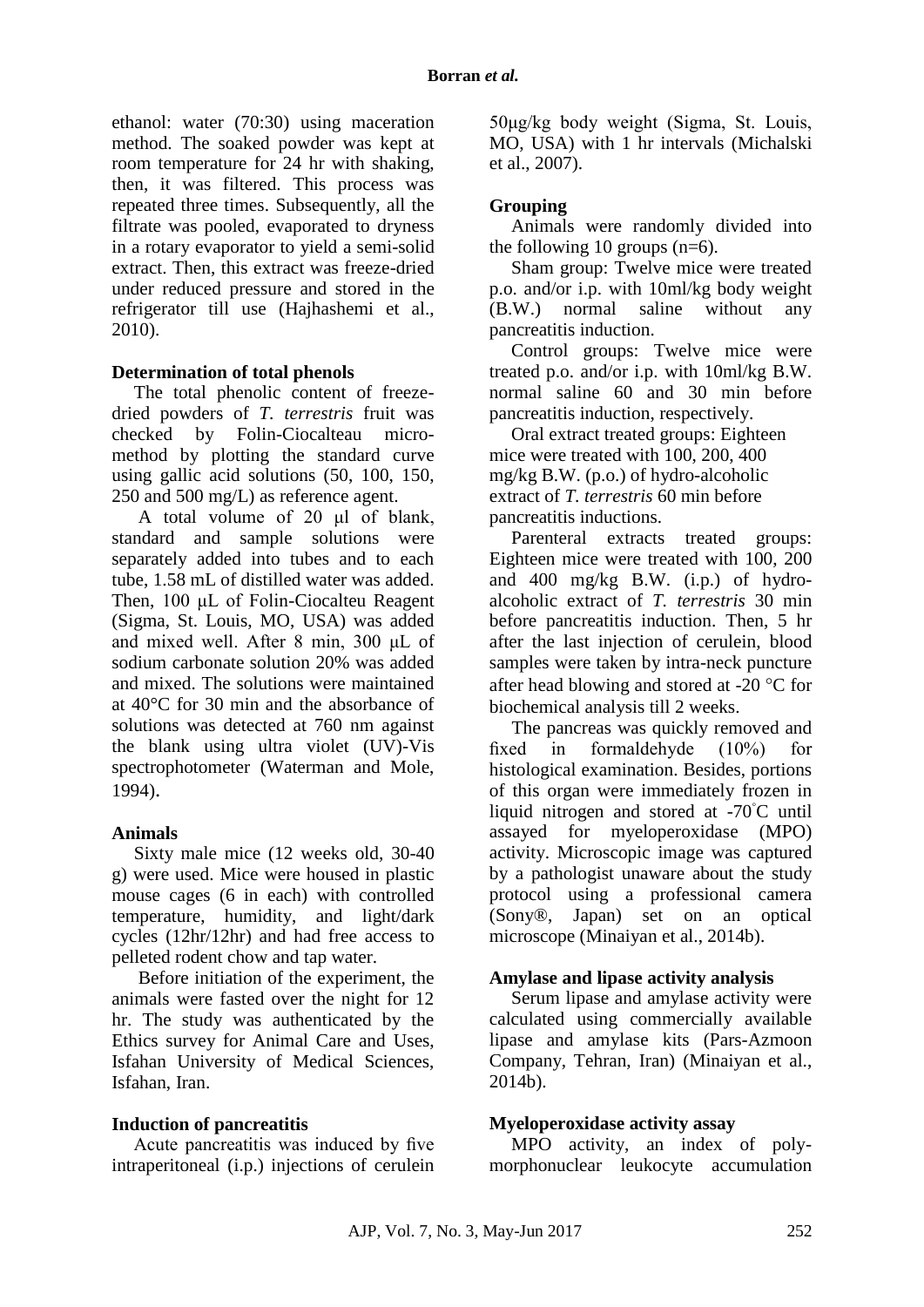and oxidative stress, was determined according to the modified method reported by Bradley et al. (1982)**.**

Pancreas tissue was homogenized in 1mL of 50 mM potassium phosphate buffer containing 0.5% HTAB (hexadecyl trimethyl ammonium bromide). Then, the homogenate was homogenized in an ice bath for 10 s, freeze-thawed thrice with sonication between cycles.

The suspensions were centrifuged at 15,000 rpm for 15 min at 4◦C and then, the supernatant (0.1mL) was allowed to react with 2.9 mL of 50 mM potassium phosphate buffer (pH 6.0) containing Odianisidine dihydrochloride (0.167mg/mL) and 0.005% hydrogen peroxide.

The absorbance of the reaction mixture was measured at 450nm using a UV-Vis spectrophotometer. MPO activity was expressed in units (U) per gram of wet tissue weight (Minaiyan et al., 2014a).

#### **Histological Examination**

Paraffin-embedded pancreas samples were sectioned (5μm), and stained with hematoxylin and eosin (H and E). The histological grading of edema was done using a scale ranging from 0 to 3  $(0=$ no edema, 1=interlobular edema, 2=interlobular and moderate intralobular edema and 3=interlobular edema and severe intralobular edema).

Leukocyte infiltration was also graded from 0 to 3  $(0=absent, 1=score)$ perivascular infiltration, 2=moderate perivascular and scarce diffuse infiltration, and 3=abundant diffuse infiltration).

Grading of vacuolization was based on the appropriate percentage of acinar cells involved 0=absent, 1=less than 25%, 2=25–50%, and 3=more than 50% of acinar cells (Dembiński et al., 2008).

#### **Statistical Analysis**

In this study, all the statistical analyses were performed by GraphPad Prism ver 5.04. Biochemical quantitative data are expressed as mean±SEM. Graded data are expressed as median (range) values.

Statistical analysis was carried out using one-way analysis of variance (ANOVA) followed by Tukey's multiple comparison tests. Nonparametric data was analyzed by Mann-Whitney U test and  $p<0.05$  was considered as significant.

## **Results**

#### **Total phenolic content**

Total phenol content based on Gallic acid equivalency (GAE) was  $52.9 \pm 2.3$ mg GAE/g.

## **Effects of** *T. terrestris* **extract on the serum levels of amylase and lipase**

Administration of cerulein (50 µg/kg, i.p.) caused a surge in amylase and lipase levels in the control group in comparison to sham group  $(p<0.001)$ . As it is shown in Figures 1 and 2, administration of hydroalcoholic extract of *T. terrestris* 400 mg/kg (i.p.) caused a significant decline in serum level of amylase and lipase  $(p<0.01)$ .



Figure 1. Effect of *T. terrestris* fruits hydroalcoholic extract on serum amylase activity (U/L) of cerulien-induced acute pancreatitis in mice (i.p.). Sham: normal mice treated with normal saline (10 mL/kg); Control: received cerulein (50 µg/kg) and treated with normal saline (10 mL/kg), Ext. 100, 200, 400: received cerulein (50 µg/kg) and treated with extract, i.p.. Data are shown as mean±SEM of six animals in each group. \*\*p<0.01 versus control,  $^{\text{#HH}}$ p<0.001 versus sham.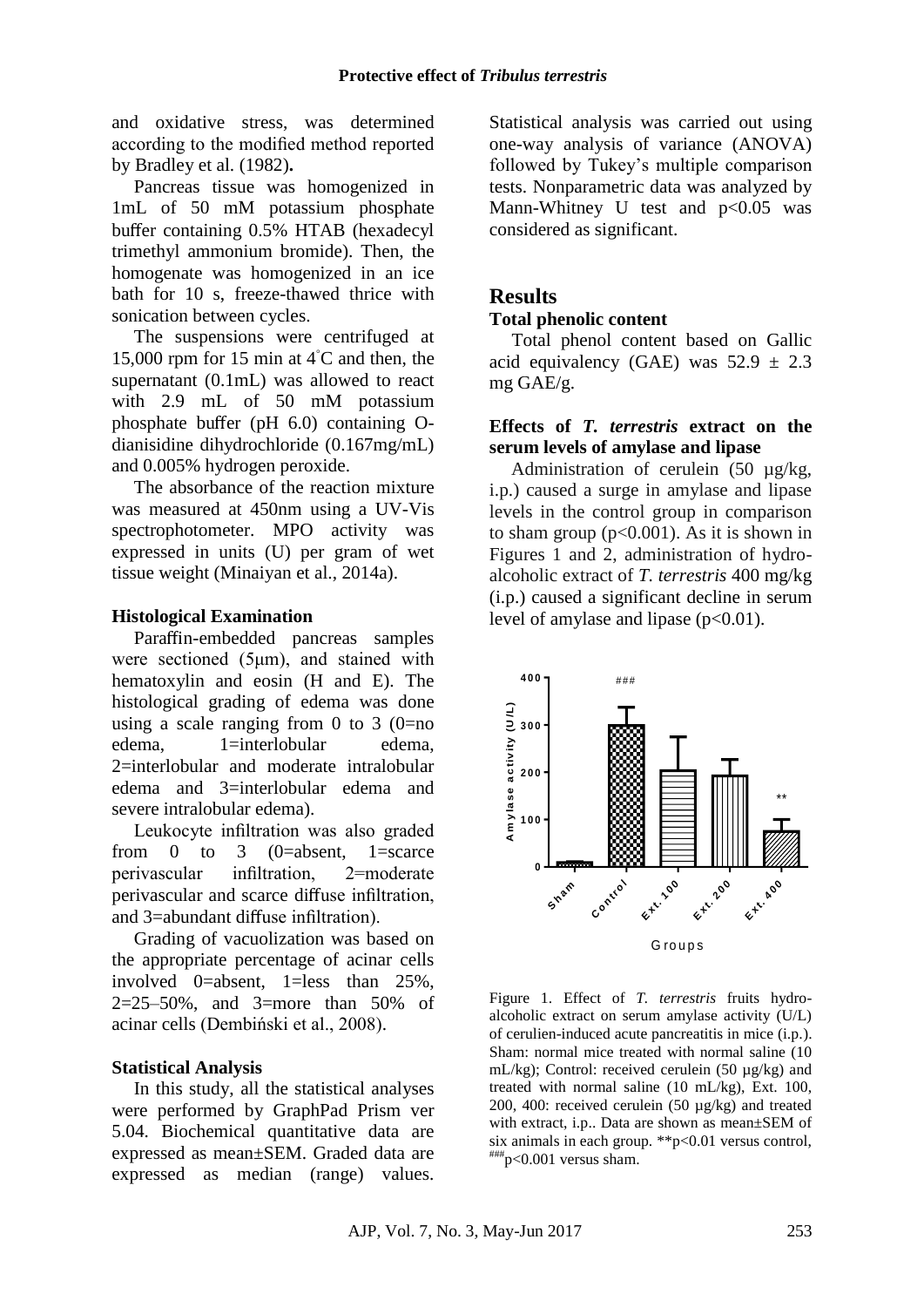Besides, oral administration of *T. terrestris* extract 200 and 400 mg/kg markedly decreased both amylase and lipase activity (p< 0.001) (Figures 3 and 4).

## **Effects of** *T. terrestris* **extract on the MPO activity**

As it is shown in Figures 5 and 6, pancreatic MPO activity was increased in control group  $(p<0.001)$  following induction of pancreatitis. Pre-treatment with *T. terrestris* extract 400 mg/kg produced a significant reduction in MPO levels in both i.p. and p.o. treated groups (p<0.001). Besides, treatment of mice with *T. terrestris* extract 200 mg/kg, attenuated MPO activity level just in orally treated mice (Figure 6).



Figure 2. Effect of *T. terrestris* fruits hydroalcoholic extract on serum lipase activity (U/L) of cerulein-induced acute pancreatitis in mice (i.p.). Sham: normal mice treated with normal saline (10 mL/kg); Control: received cerulein (50 µg/kg) and treated with normal saline (10 mL/kg), Ext. 100, 200, 400: received cerulein (50 µg/kg) and treated with extract, i.p.. Data are shown as mean±SEM of six animals in each group. \*\*p<0.01 versus control,  $^{\# \# \#}_{p < 0.001$  versus sham.

**A m y las e ac tivity (U /L )** Sham **h**  $e^{ \int \left( \int_{0}^{\sqrt{t}} \right)^{n} } e^{ \int_{0}^{\sqrt{t}}}$ **extra** 200 **<sup>x</sup> t. <sup>1</sup> <sup>0</sup> 0E <sup>x</sup> t. <sup>2</sup> <sup>0</sup> 0E <sup>x</sup> t. <sup>4</sup> <sup>0</sup> <sup>0</sup> 0 1 0 0 2 0 0 3 0 0 <sup>4</sup> <sup>0</sup> <sup>0</sup>** # # # \*\*\* \*\*\* G ro u p s +

Figure 3. Effect of *T. terrestris* fruits hydroalcoholic extract on serum amylase activity (U/L) of cerulein-induced acute pancreatitis in mice (p.o.) Sham: normal mice treated with normal saline (10 mL/kg); Control: received cerulein (50 µg/kg) and treated with normal saline (10 mL/kg), Ext. 100, 200, 400: received cerulein (50 µg/kg) and treated with extract, p.o.; Data are shown as mean±SEM of six animals in each group. \*\*\*p<0.001 versus control,  $\frac{m}{2}$  p<0.01 versus sham,  $\frac{1}{2}$  p<0.05 versus Ext.100.



G ro u p s

Figure 4. Effect of *T. terrestris* fruits hydroalcoholic extract on serum lipase activity (U/L) of cerulien-induced acute pancreatitis in mice (p.o.) Sham: normal mice treated with normal saline (10 mL/kg); Control: received cerulein (50 µg/kg) and treated with normal saline (10 mL/kg), Ext. 100, 200, 400: received cerulein (50 µg/kg) and treated with extract, p.o.; Data are shown as mean±SEM of six animals in each group. \*\*\*p<0.001 versus control,  $^{\# \#}$  p<0.01 versus sham,  $^{+}$  p<0.05 versus Ext.100.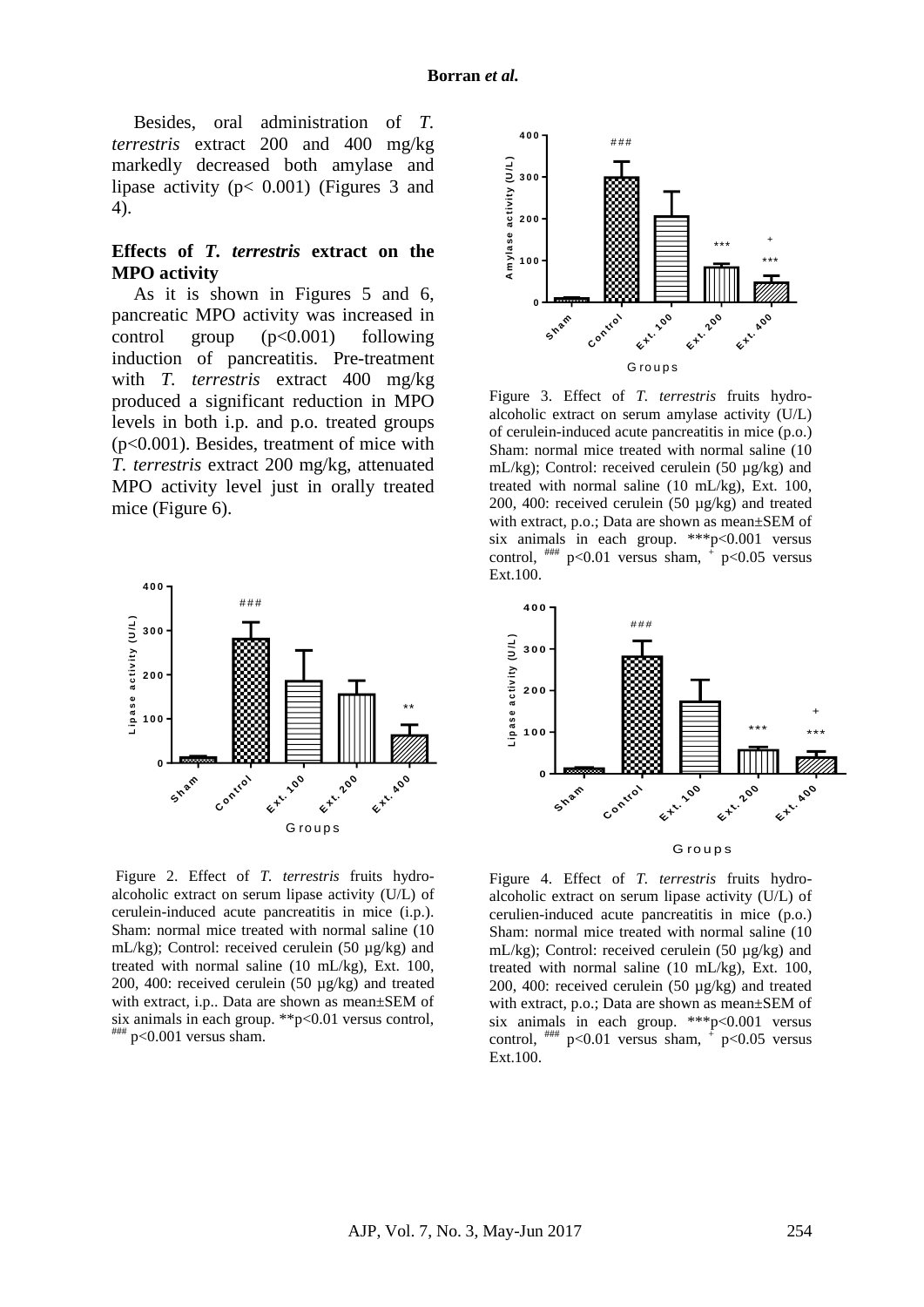

Figure 5. Effect of *T. terrestris* fruits hydroalcoholic extract on myeloperoxidase activity  $(U/g)$ of cerulien-induced acute pancreatitis in mice (i.p.) Sham: normal mice treated with normal saline (10 mL/kg); Control: received cerulein (50 µg/kg) treated with normal saline (10 mL/kg); Ext. 100: treated with extract at dose of 100mg/kg i.p.; Ext. 200: treated with extract at dose of 200mg/kg i.p.; Ext. 300: treated with extract at dose of 300 mg/kg i.p.; Data are shown as mean±SEM of six animals in each group.  $**p<0.001$  versus control,  $***p<0.001$  $p<0.01$  versus sham,  $+$   $p<0.001$  versus Ext.100.



Figure 6. Effect of *T. terrestris* fruits hydroalcoholic extract on myeloperoxidase activity  $(U/g)$ of cerulien-induced acute pancreatitis in mice (p.o.) Sham: normal mice treated with normal saline (10 mL/kg); Control: received cerulein (50 µg/kg) treated with normal saline (10 mL/kg); Ext. 100: treated with extract at dose of 100mg/kg i.p.; Ext. 200: treated with extract at dose of 200mg/kg i.p.; Ext. 300: treated with extract at dose of 300 mg/kg i.p.; Data are shown as mean  $\pm$  SEM of six animals in each group. \*\*p<0.01, \*\*\*p<0.001 versus control,  $\#$   $\mathbb{R}$  p<0.001 versus sham,  $^{+++}$  p<0.001 versus Ext.100.

### **Effects** *T. terrestris* **on the histological parameters**

As shown in Figure 7a, sham group exhibited a normal architecture with intact epithelium in pancreatic tissue. On the other hand, the pancreas was grossly swollen and enlarged with a visible collection of edematous fluid in pancreatitis control tissue (Figures 7b and c). Upon microscopic examination, edema, hemorrhage, focal acinar necrosis, conspicuous vacuo1ization, and PMN infiltration in the pancreas were observed in the cerulean-treated control group (Figure 7b and c). In groups treated with *T.terrestris* extracts (200 and 400mg/kg) improvement in histopathology markers are detectable at different degrees (Figure 7d, e and f).

As shown in table 1, treatment with *T.terrestris* extract (200 mg/kg, i.p.) attenuated leukocyte infiltration in injurious pancreatic tissue compared to control group (p<0.05). Edema and leukocyte infiltration, two inflammatory indices were also decreased following administration of *T. terrestris* extract 400 mg/kg (p<0.05 and p<0.01, respectively) in pancreatic injurious mice.

In groups treated with *T. terrestris*  extract by oral route, administration of extract 200 mg/kg decreased leukocyte infiltration index in inflamed pancreatic tissue compared to control  $(p<0.05)$ . Also, treatment of animals with 400 mg/kg of the extract significantly decreased edema (p<0.05) and leucocyte infiltration (p<0.01) index in treated groups (Table 2).

There was no significant change in vacuolization among the groups (Tables 1 and 2).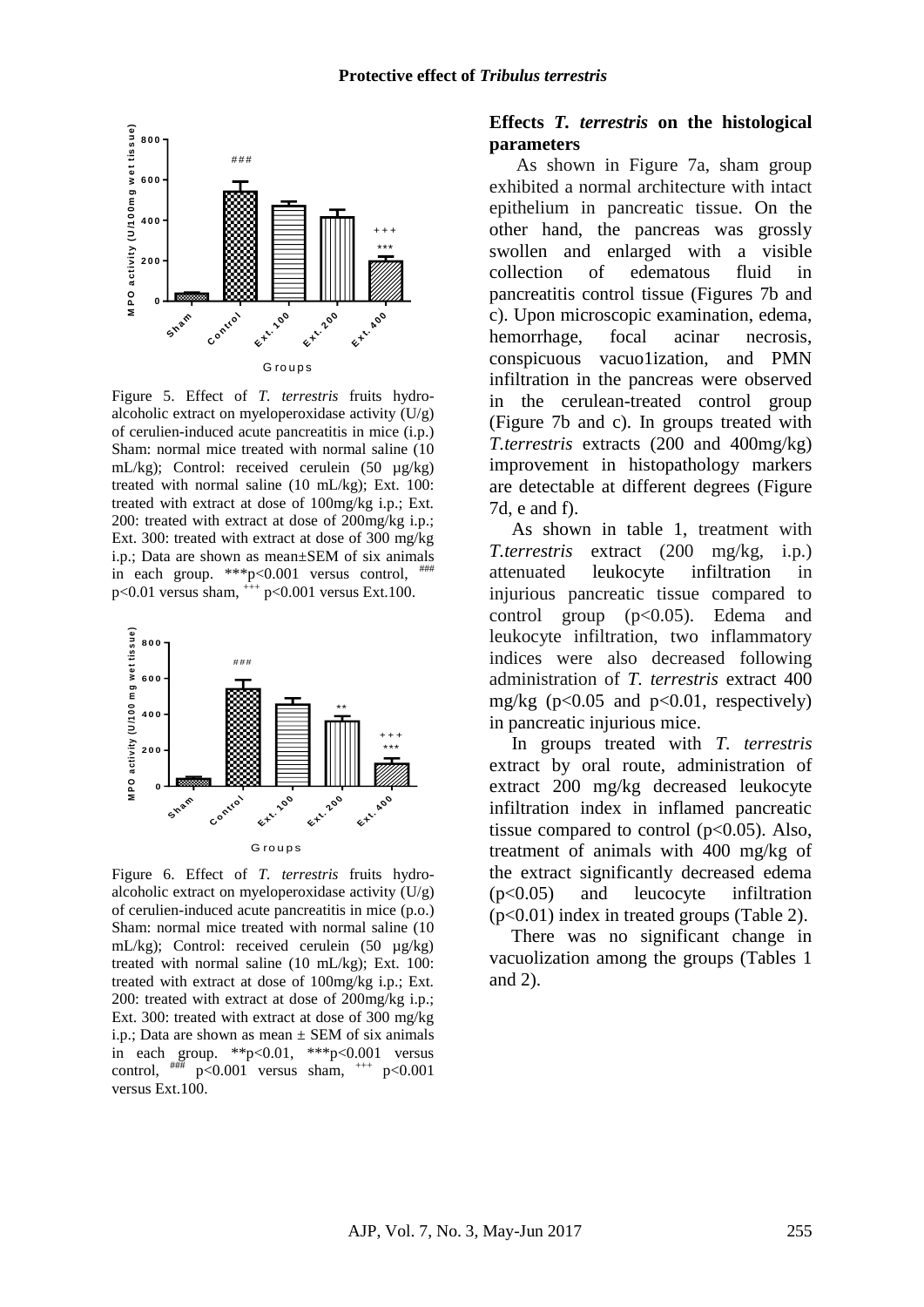

Figure 7. Microscopic illustration of pancreatic tissue in mice. Representative hematoxylin/eosin (H and E) sections of pancreas; (A×40) Normal tissue (intact pancreatic cells and acinar ducts);  $(B \times 10)$  and  $(C \times 40)$  Pancreatitis induced by cerulein (Inflammation, vacuolization, leukocyte infiltration and edema are visible).  $(D \times 40)$  Pancreatitis tissue treated with extract of *T. terrestris* at the dose of 200 mg/kg i.p. (E×40) (F×40) Pancreatitis tissue treated with extract of *T. terrestris* at the doses of 400 mg/kg i.p. and 400 mg/kg p.o., respectively showed significantly less histological alterations.

Table 1. Effect of *T. terrestris* fruits hydroalcoholic extract on pathological scores of pancreas in cerulein-induced acute pancreatitis in mice (i.p.)

| Sham           | $0.0(0-0)$     | $0.0(0-0)$                | $0.0(0-0)$     |
|----------------|----------------|---------------------------|----------------|
| Control        | $3.0^{#}(1-3)$ | $2.5$ <sup>##</sup> (1-3) | $2.0^{#}(1-3)$ |
| <b>Ext 100</b> | $3.0(1-3)$     | $2.5(1-3)$                | $1.0(0-3)$     |
| <b>Ext 200</b> | $1.0(0-3)$     | $1.0*(0-2)$               | $2.0(1-3)$     |
| <b>Ext 400</b> | $0.5*(0-2)$    | $0.0**$ (0-1)             | $0.5(0-2)$     |

Sham: normal mice treated with normal saline (10 mL/kg); Control: received cerulein (50 µg/kg) treated with normal saline (10 mL/kg); Ext. 100: treated with extract at dose of 100 mg/kg i.p.; Ext. 200: treated with extract at dose of 200 mg/kg i.p.; Ext. 300: treated with extract at dose of 300 mg/kg i.p.; Data are shown as median (range) of six animals in each group.  $*p<0.05$ ,  $**p<0.01$  versus control,  $\#$  p<0.01 versus sham,  $\#$  p<0.01 versus Ext 100.

Table 2. Effect *of T. terrestris* fruits hydroalcoholic extract on pathological scores of pancreas in cerulein-induced acute pancreatitis in mice (p.o.)

| Sham           | $0.0(0-0)$       | $0.0(0-0)$     | $0.0(0-0)$     |
|----------------|------------------|----------------|----------------|
| Control        | $3.0^{#}(1-3)$   | $3.0^{#}(1-3)$ | $2.0^{*}(0-3)$ |
| <b>Ext 100</b> | $1.5(1-3)$       | $2.0(0-3)$     | $2.0(0-3)$     |
| <b>Ext 200</b> | $1.0*(0-2)$      | $0.5(0-1)$     | $1.5(1-2)$     |
| <b>Ext 400</b> | $0.5***$ $(0-1)$ | $0.0**$ (0-2)  | $1.0(0-2)$     |

Sham: normal mice treated with normal saline (10 mL/kg); Control: received cerulein (50 µg/kg) treated with normal saline (10 mL/kg); Ext. 100: treated with extract at dose of 100 mg/kg p.o.; Ext. 200: treated with extract at dose of 200 mg/kg p.o.; Ext. 300: treated with extract at dose of 300 mg/kg p.o.; Data are shown as median (range) of six animals in each group. \*p<0.05, \*\*p<0.01 versus control,  $p<0.05$ ,  $p<0.01$  versus sham, + p $<0.05$ versus Ext.100.

### **Discussion**

The results of the present study clearly demonstrated that administration of *T. terrestris* hydro-alcoholic extract at doses of 200 and 400 mg/kg (p.o.) and at the dose of 400 mg/kg (i.p.) attenuated the severity of cerulein-induced pancreatitis in mice. This beneficial effect was indicated by biochemical, immunological, and histological evaluations.

Our findings showed that *T. terrestris* decreased MPO activity, and serum amylase and lipase levels, and improved histological parameters. Moreover, this effect was likely dependent on the dose and route of administration. It is assumed that the dose of hydro-alcoholic extract is important for its effectiveness. It means higher doses possess more effective protection activity against AP while the lower doses have negligible or insignificant effect.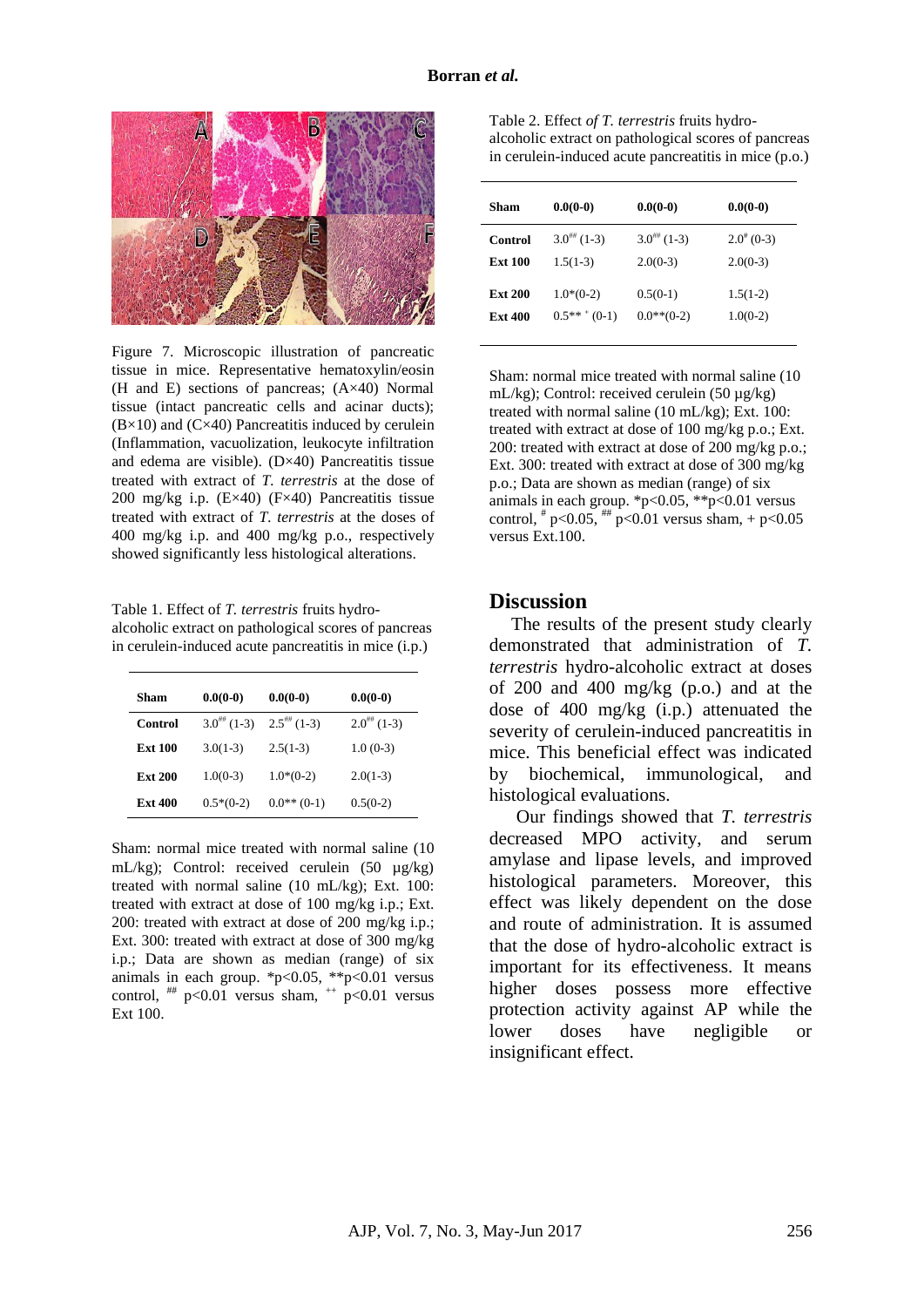The other influential parameter is the route of administration as it is manifested by the results, orally-treated mice had better response to treatment and it could be a consequence of locally active herb's components which are probably nonabsorbable through the gastrointestinal (GI) tract.

Cerulein, is an analog of cholecystokinin (CCK) which acts as an agonist for CCK1 and CCK2 receptors, so, it activates Jak/Stat pathway and generates free oxygen radicals by inducing oxidant sensitive transcription factor (Hamilton et al., 1984). In ceruleininduced pancreatitis, reactive oxygen species are produced, resulting in accumulation of destructive oxygen and conducting leukocyte and prostaglandin synthesis; So, it is reasonable that any active compound which is able to scavenge free radicals and suppress NFκB generation, diminishes the inflammatory response, and eventually improve AP (Kim, 2008). It has been shown that aqueous extract of *T. terrestris* can induce cell growth arrest and apoptosis by downregulating NF-κB signaling (Kim et al., 2011); So, inhibiting NF-κB signaling pathways in the pancreatic tissue could be one of the mechanisms by which this extract alleviated inflammation in AP.

The major [chemical ingredients of](http://www.sciencedirect.com/science/article/pii/S0031942213001453) *T. [terrestris](http://www.sciencedirect.com/science/article/pii/S0031942213001453)* are biologically active phenolic compounds like furostanol and spirostanol saponins which can trap free radicals and exhibit anti-oxidant activity (Zheleva-Dimitrova et al., 2012).

Several studies have recognized a relationship between antioxidant activity and the amount of polyphenolic compounds within the herbs (Katalinic et al., 2006; Shan et al., 2005; Zheng and Wang, 2001). In this study, total phenolic content determination of extract showed that the amount of total phenols within the *T. terrestris* was significantly high that can confirm this correlation. It is probable that these compounds can protect pancreatic tissue against free oxydoradicals produced by cerulein.

Antibacterial effect of *T. terrestris* has been reported by Kostova and Dinchev (2005). We know that AP could be associated with systemic acute bacterial infections (Beger et al., 1997), so this property of *T. terrestris* could support its application in a clinical setting. Antiinfection effect of *T. terrestris* has been attributed to DNA gyrase inhibiting property of its flavonoid contents and/or detergent-like saponins found in high amount within the extract (Bedir et al., 2002; Cushnie and Lamb, 2005; Lakhanpal and Rai, 2007). Khalid and his coworkers demonstrated that many phyto-constituents with anti-inflammatory effect were present in *T. terrestris* and the existence of 25 compounds was disclosed. A wide range of phytochemicals was responsible for anti-inflammatory activity of phenolic components (*i.e.* quercetin) and terpenoids (*i.e.* mono terpene lactone (−)-loliolide) that are tracked in this herb. Several mechanisms of action such as: (a) Antioxidative and radical scavenging activities (Ojha et al., 2006); (b) modulation of cellular activities of inflammation-related cells (mast cells, macrophages, lymphocytes, and neutrophils)(Mishra et al., 2013); (c) modulation of pro-inflammatory enzyme activities such as phospholipase A2 (PLA2), cyclooxygenase (COX), and lipoxygenase (LOX) and the nitric oxide (NO) producing enzyme, nitric oxide synthase (NOS) (Hong et al., 2002), have been proposed to explain the antiinflammatory actions of these phytoconstituents.

Because AP is one of the most prominent inflammatory diseases of the GI tract (Beger et al., 1997), it could be suggested that these mentioned mechanisms can modulate the severity of the disease.

On the other hand, *T. terrestris* extract has a high capacity to suppress experimental colitis as indicated by the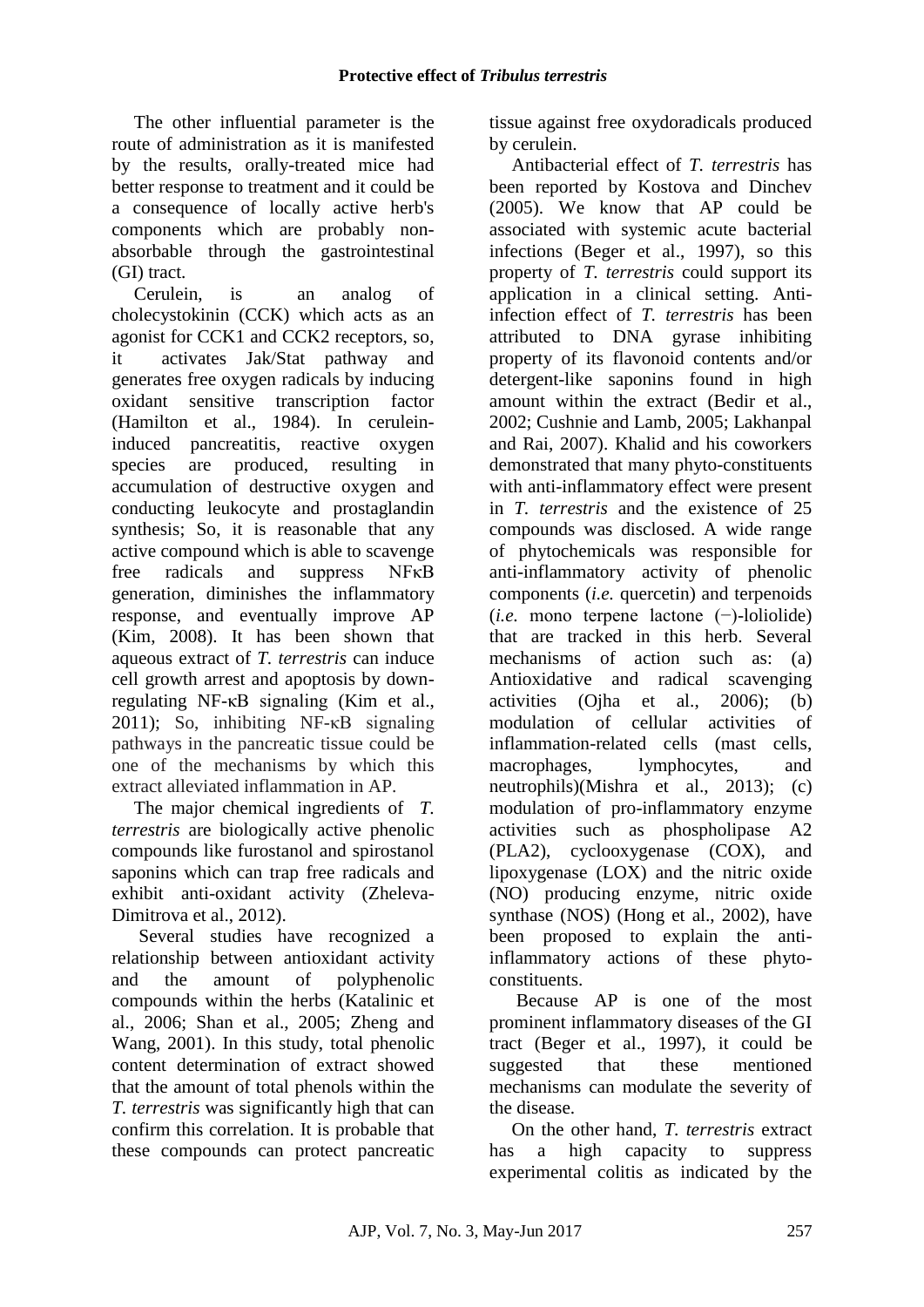macroscopic, microscopic and biochemical evaluations carried out by Rajesh et al., (2013). The authors elucidated anti-IBD (inflammatory bowel disease) properties of *T. terrestris* in an animal model of colitis induced by dextran sulfate sodium (DSS). It seems that the inhibition of neutrophil infiltration into the colonic mucosa by *T. terrestris* suppressed the inflammatory responses, which leads to the development of DSS-induced colitis (Rajesh et al., 2013); since the pathologic mechanisms underlying AP and IBD are basically similar (Rasmussen et al., 1999), anticolitis property of *T. terrestris* could explain its beneficial effect in AP.

In addition, it has been shown that *T. terrestris* has some more beneficial effects on serum lipid profile which is regularly deteriorated in AP. It reduced TG and LDL levels in experimental diet-induced hyperlipidemia (Chu et al., 2003).

Another beneficial action that has been elucidated for *T. terrestris*, is its analgesic effect. This effect that has been reported by Heidari et al. (2007) could alleviate the pain that is regularly associated with AP while this natural compound lacks ulcerogenic property of common NSAIDS and glucocorticoids (Graham, 2000; Heidari et al., 2007) in GI tract.

In conclusion, the hydro-alcoholic extract of *T. terrestris* used in this study was potent enough to protect against an experimental model of pancreatitis induced by cerulein in mice. This property, could be attributed to many active ingredients that are present in this miraculous fruit.

Several bioactivity and biological mechanisms of actions have been investigated and demonstrated for them; however, more mechanistic experiments are needed to identify the exact mechanisms that are involved.

## **Acknowledgment**

This work was supported by Research Council of Isfahan University of Medical Sciences, Isfahan, Iran and conducted as research project No: 394228.

## **Conflicts of interest**

The authors declare that they have no conflict of interest.

## **References**

- Abed A, Minaiyan M, Ghannadi A, Mahzouni P, Babavalian MR. 2012. Effect of Echium amoenum Fisch. et Mey a traditional Iranian herbal remedy in an experimental model of acute pancreatitis. ISRN Gastroenterol, 2012:141548.
- Badalov N, Baradarian R, Iswara K, Li J, Steinberg W, Tenner S. 2007. Druginduced acute pancreatitis: an evidencebased review. Clin Gastroenterol Hepatol, 5:648-661.
- Bedir E, Khan I, Walker L . 2002. Biologically active steroidal glycosides from Tribulus terrestris. Pharmazie, 57:491-493.
- Beger H, Rau B, Mayer J, Pralle U. 1997. Natural course of acute pancreatitis. World J Gastrointest Surg, 21:130-135
- Bradley PP, Christensen RD, Rothstein G. 1982. Cellular and extracellular myeloperoxidase in pyogenic inflammation. Blood, 60:618-622.
- Chhatre S, Nesari T, Somani G, Kanchan D, Sathaye S. 2014. Phytopharmacological overview of Tribulus terrestris. Pharmacogn Rev, 8:45.
- Chu S, Qu W, Pang X, Sun B, Huang X. 2003. Effect of saponin from Tribulus terrestris on hyperlipidemia. Zhong Yao Cai, 26:341- 344.
- Cushnie TT, Lamb AJ. 2005. Antimicrobial activity of flavonoids. Int J Antimicrob Agents, 26:343-356.
- Dembiński A, Warzecha Z, Ceranowicz P, et al. 2008. Dual, time-dependent deleterious and protective effect of anandamide on the course of cerulein-induced acute pancreatitis. Eur J Pharmacol, 591:284-292.
- Genovese T, Mazzon E, Di Paola R, et al. 2006. Hypericum perforatum attenuates the development of cerulein-induced acute pancreatitis in mice. Shock , 25:161-167.
- Graham DY . 2000. NSAID ulcers: prevalence and prevention. Mod Rheumatol, 10:2-7.
- Hajhashemi V, Ghannadi A, Hajiloo M. 2010. Analgesic and anti-inflammatory effects of Rosa damascena hydroalcoholic extract and its essential oil in animal models. Iran J Pharm Res, 9:163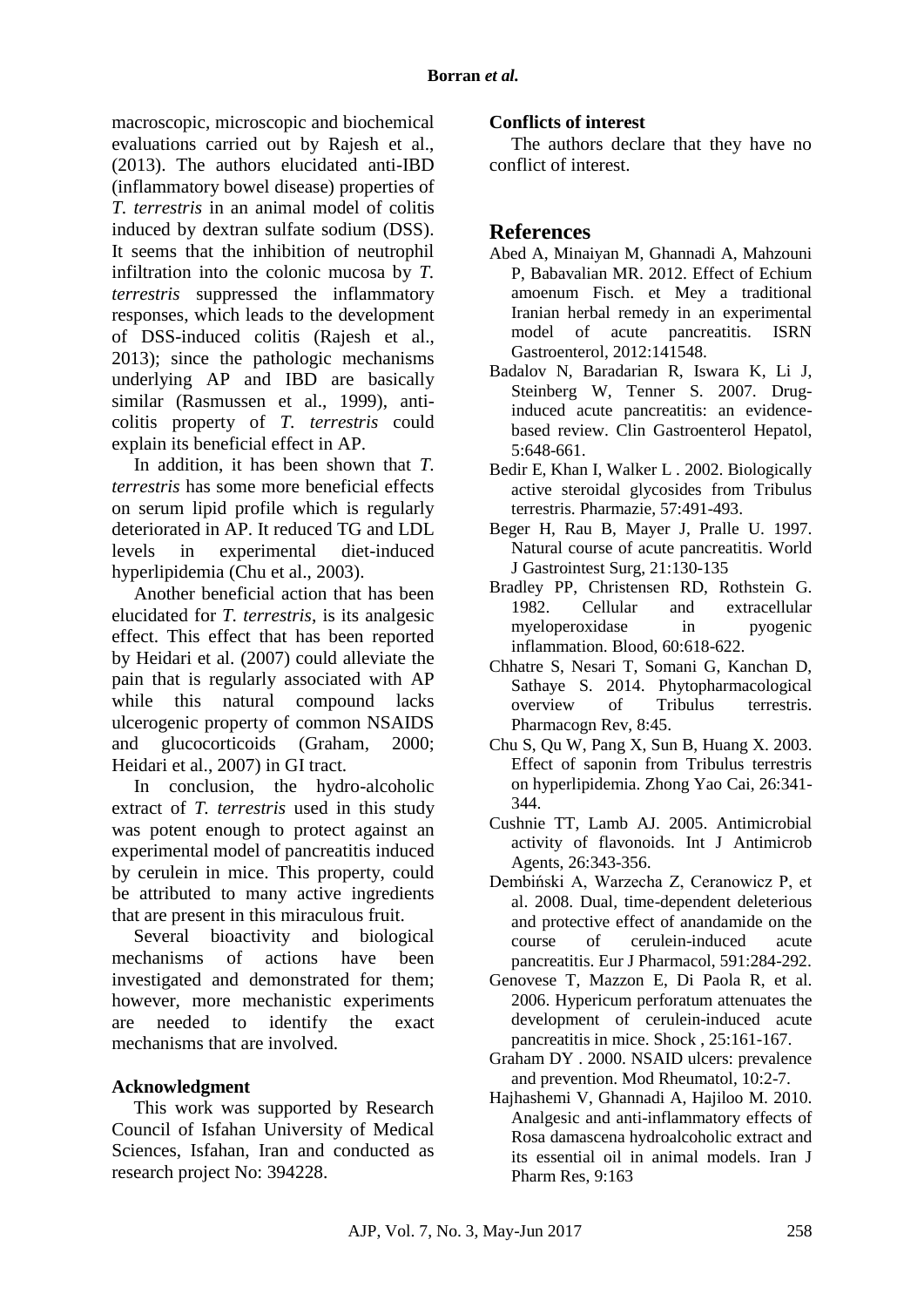- Hamilton M, Sheehan M, De Belleroche J, Herberg L. 1984. The cholecystokinin analogue, caerulein, does not modulate dopamine release or dopamine-induced locomotor activity in the nucleus accumbens of rat. Neurosci Lett, 44:77-82.
- Heidari MR, Mehrabani M, Pardakhty A, et al. 2007. The analgesic effect of Tribulus terrestris extract and comparison of gastric ulcerogenicity of the extract with indomethacine in animal experiments. Ann N Y Acad Sci, 1095:418-27.
- Hong CH, Hur SK, Oh O-J, Kim SS, Nam KA, Lee SK. 2002. Evaluation of natural products on inhibition of inducible cyclooxygenas (COX-2) and nitric oxide synthase (iNOS) in cultured mouse macrophage cells. J Ethnopharmacol, 83:153-159.
- Kambhampati S, Park W, Habtezion A . 2014. Pharmacologic therapy for acute pancreatitis. World J Gastroenterol, 20:16868.
- Katalinic V, Milos M, Kulisic T, Jukic M. 2006. Screening of 70 medicinal plant extracts for antioxidant capacity and total phenols. Food Chem, 94:550-557.
- Kaurich T. 2008. Drug-induced acute pancreatitis. Baylor University Medical Center, 21:77-89.
- Kianbakht S, Jahaniani F. 2003. Evaluation of antibacterial activity of Tribulus terrestris L. growing in Iran. Iran J Pharm, 2:22-24.
- Kim H. 2008. Cerulein pancreatitis: oxidative stress, inflammation, and apoptosis. Gut Liver, 2:74-80.
- Kim HJ, Kim JC, Min JS, et al . 2011. Aqueous extract of Tribulus terrestris Linn induces cell growth arrest and apoptosis by down-regulating NF-κB signaling in liver cancer cells. J Ethnopharmacol, 136:197- 203.
- Kostova I, Dinchev D. 2005. Saponins in Tribulus terrestris–chemistry and bioactivity. Phytochem Rev, 4:111-137.
- Lakhanpal P, Rai DK. 2007. Quercetin: a versatile flavonoid. Int J Med Up, 2:22-37.
- Lankisch PG, Banks PA . 2013. Pancreatitis. In:Springer Science & Business Media, pp.279-286.
- Michalski CW, Laukert T, Sauliunaite D, et al. 2007. Cannabinoids ameliorate pain and reduce disease pathology in ceruleininduced acute pancreatitis. Gastroenterol Rep, 132:1968-1978.
- Minaiyan M, Ghannadi A-R, Mahzouni P, Abed A-R . 2012. Preventive effect of Cichorium intybus L. two extracts on cerulein-induced acute pancreatitis in mice. Int J Prev Med, 3(5):351.
- Minaiyan M, Hajhashemi V, Rabbani M, Fattahian E, Mahzouni P. 2014a. Beneficial Effects of Maprotiline in a Murine Model of Colitis in Normal and Reserpinised Depressed Rats. Res Pharm Sci, 10:295- 306.
- Minaiyan M, Zolfaghari B, Taheri D, Gomarian M. 2014b. Preventive Effect of Three Pomegranate (Punica granatum L.) Seeds Fractions on Cerulein-Induced Acute Pancreatitis in Mice. Int J Prev Med, 5:394- 404.
- Mishra N, Biswal G, Chowdary K, Mishra G. 2013. Anti-arthritic activity of Tribulus terrestris studied in Freund's Adjuvant induced arthritic rats. J Adv Pharm Technol Res, 4:41-48.
- Neychev VK, Mitev VI. 2005. The aphrodisiac herb Tribulus terrestris does not influence the androgen production in young men. J Ethnopharmacol, 101:319-323.
- Ojha S, Nandave M, Kumari S, Arya D. 2006. Antilipidperoxidative and free radical scavenging activity of Tribulus terrestris. Ind J Drug- 43(2):136.
- Pooran N, Indaram A, Singh P, Bank S. 2003. Cytokines (IL-6, IL-8, TNF): early and reliable predictors of severe acute pancreatitis. Clin J Gastroenterol, 37:263- 266.
- Qiong W, Yiping W, Jinlin Y, Tao G, Zhen G, Pengcheng Z. 2005. Cochrane Database Syst Rev, 25:31-36.
- Rajesh B, Fleming A, Ranvir R, Sundar R, Devada S. 2013. Effect of Tribulus terrestris against inflammatory bowel disease. Int J Vet Sci Med, 2:143-150.
- Raraty MG, Connor S, Criddle DN, Sutton R, Neoptolemos JP. 2004. Acute pancreatitis and organ failure: pathophysiology, natural history, and management strategies. Curr Gastroenterol Rep, 6:99-103
- Rasmussen H, Fonager K, Sørensen H, Pedersen L, Dahlerup JF, Steffensen F. 1999. Risk of acute pancreatitis in patients with chronic inflammatory bowel disease: a Danish 16-year nationwide follow-up study. Scand J Gastroenterol Suppl, 34:199-201.